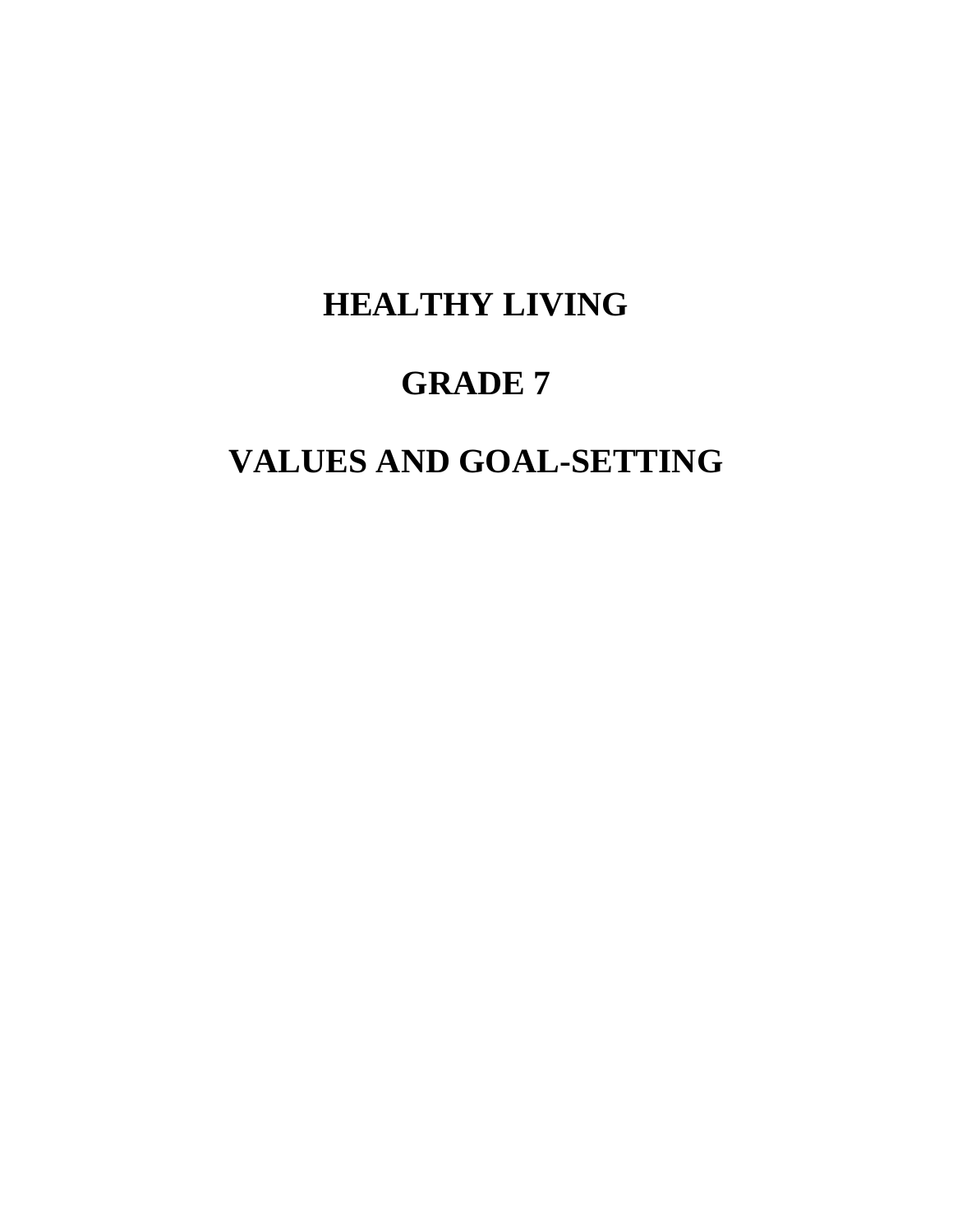## **Notes – Values and Goals**

#### **Values**

- Values are strong beliefs that guide and motivate attitudes and actions.
- - Values are personal qualities and beliefs that are very important to you
- -
- Values are very personal and can be specific or general
- - Values can change as you get older and change with life experience

-

- Values can help you reach your goals

#### **Goals**

- Goals are ideas or achievements in which time effort is directed
- - Goals help clarify and put focus on your life's direction

-

- Goals can be short term or long term. Short term goals are goals you want to achieve in a short period of time (example: usually less then 1 year to achieve). Long term goals are goals in which are in achieved in the later in life (example: usually 1 year or more to achieve).
- -
- The accronnym S.M.A.R.T can help a person set long and short term goals.

-

**S** – Specific. Your goal is specific to you.

**M** – Measurable. Your goal can be measured whether you are getting closer to reaching your goal and when you have achieved you goal.

**A** – Attainable. You will be able to reach your goal if you put forth the proper effort and time.

**R** – Realistic. Achieving your goal is a real possibility (slightly unrealistic and challenging goals are healthy goals as well)

**T** – Time Oriented. You have placed a time limit on reaching your goal.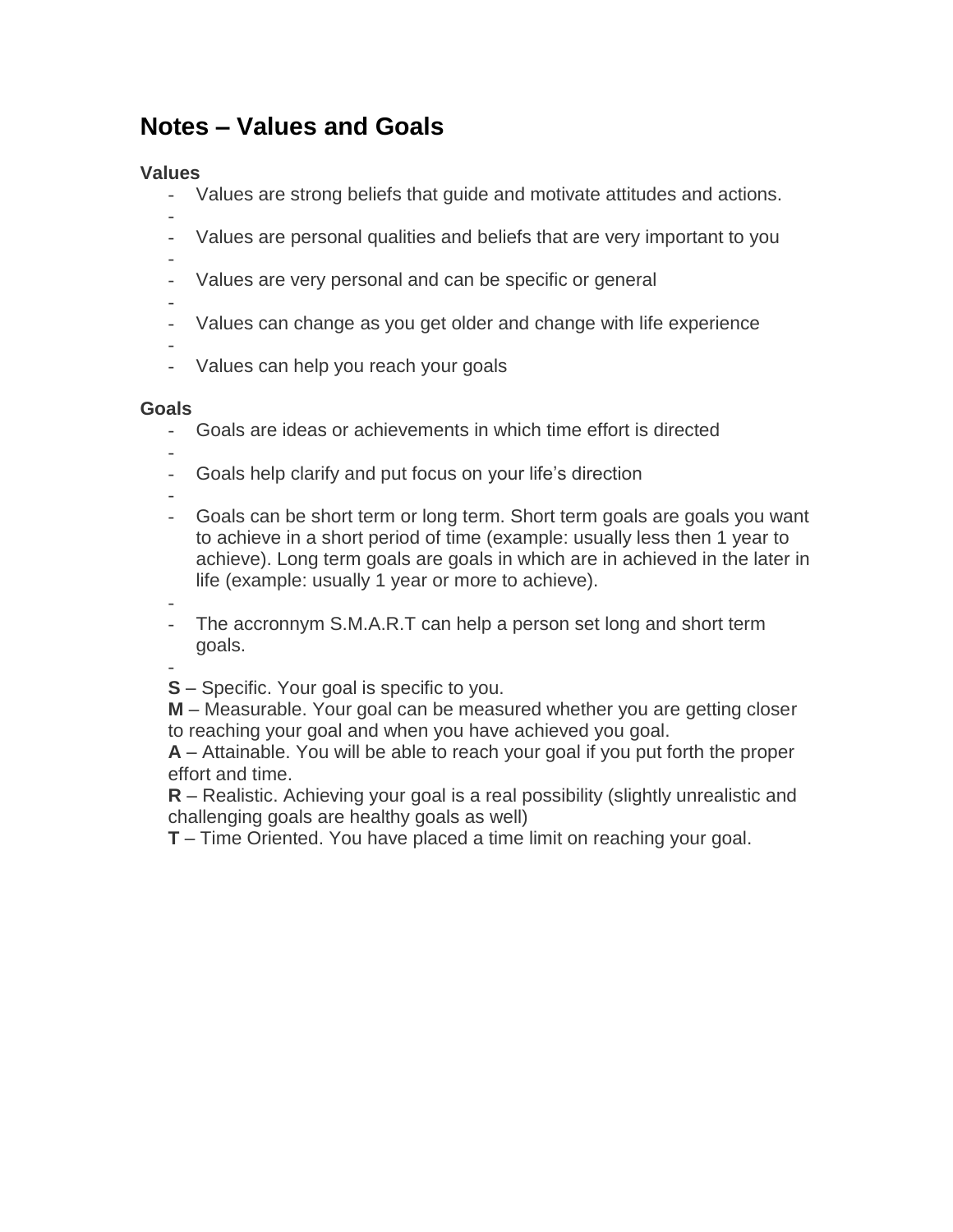### **Fill In The Blank – Values and Goals**

#### **Values**

- Values are strong \_\_\_\_\_\_\_\_\_\_\_\_\_\_\_\_\_\_\_\_\_\_\_\_\_\_\_\_\_\_\_that guide and motivate attitudes and actions.
- Values are personal qualities and beliefs that are very \_\_\_\_\_\_\_\_\_\_\_\_\_\_\_\_\_\_\_\_\_\_ to you
- Values are very example and can be specific or general
- Values can change as you get older and change with \_\_\_\_\_\_\_\_\_\_\_\_\_\_\_\_\_\_\_\_\_\_\_\_\_\_\_ experience
- Values can help you reach your

#### **Goals**

- Goals are ideas or achievements in which \_\_\_\_\_\_\_\_\_\_\_\_\_\_\_\_\_\_\_\_\_\_\_\_\_\_\_\_\_\_\_ and \_\_\_\_\_\_\_\_\_\_\_\_\_\_\_\_\_\_\_\_\_\_\_ is directed
- Goals help clarify and put \_\_\_\_\_\_\_\_\_\_\_\_\_\_\_\_\_\_\_\_\_\_\_\_\_\_\_\_\_\_ on your life's direction
- Goals can be \_\_\_\_\_\_\_\_\_\_\_\_\_\_\_\_\_\_-term or \_\_\_\_\_\_\_\_\_\_\_\_\_\_\_\_\_\_-term. Short-term goals are goals you want to achieve in a short period of time (example: usually less then 1 year to achieve). Long-term goals are goals in which are in achieved in the later in life (example: usually 1 year or more to achieve).
- The accronnym S.M.A.R.T can help a person **cannot** long and short term goals.

**S** – Specific. Your goal is specific to  $\cdot$ 

- **M** Measurable. Your goal can be measured whether you are getting  $\sim$  to reaching your goal.
- **A** Attainable. You will be able to reach your goal if you put forth the proper  $\_$  and  $\_$

| $R$ – Realistic. Achieving your goal is a                                          |  |
|------------------------------------------------------------------------------------|--|
| possibility (slightly unrealistic and challenging goals are healthy goals as well) |  |

| <b>T</b> – Time Oriented. You have placed a | limit |
|---------------------------------------------|-------|
| on reaching your goal.                      |       |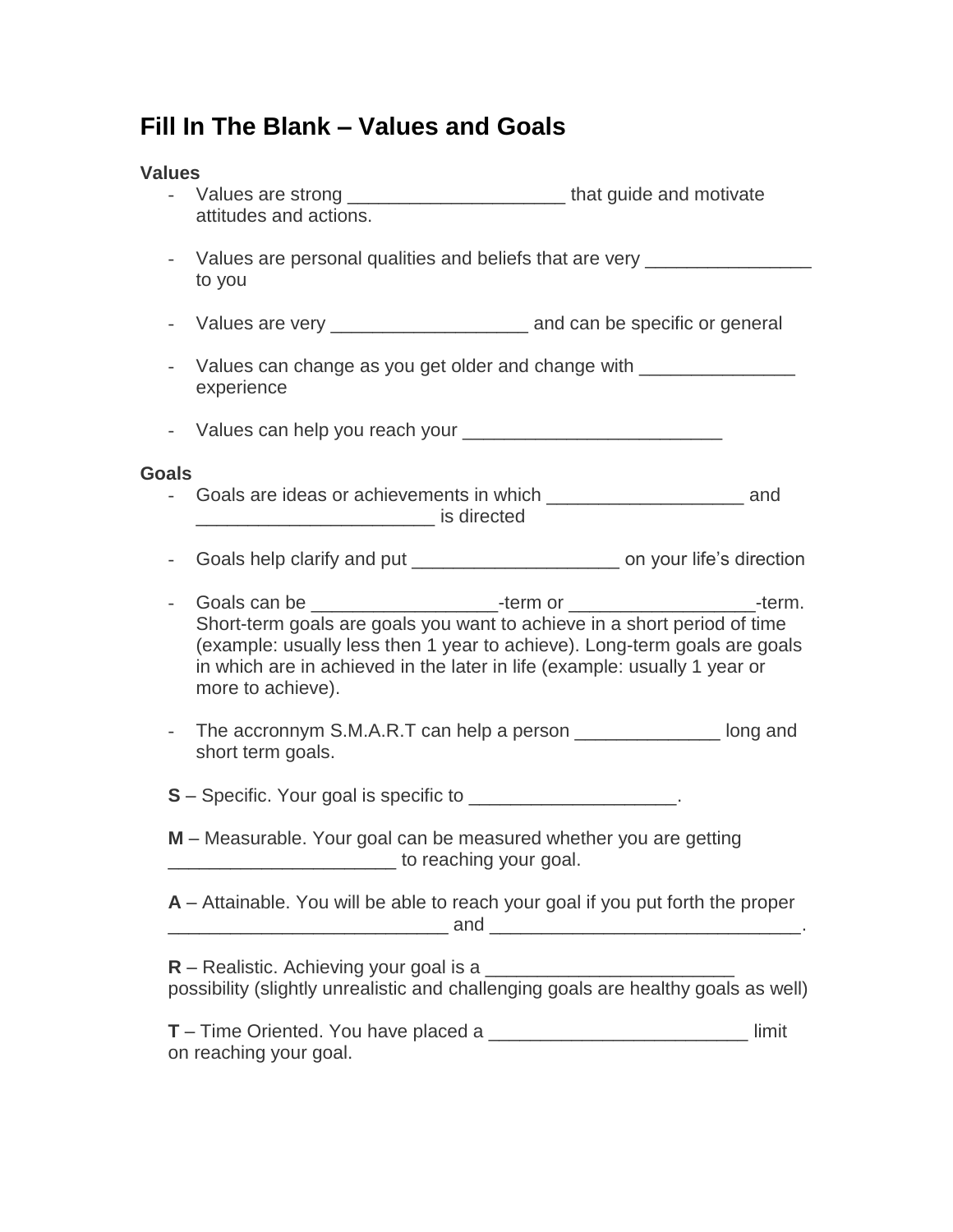## **Assignment - What Do I Value?**

List 5 of your personal belongings that have great value to you:

| One Word to describe the value this item has to you: ___________________________                                                                                                                               |
|----------------------------------------------------------------------------------------------------------------------------------------------------------------------------------------------------------------|
|                                                                                                                                                                                                                |
| One Word to describe the value this item has to you: ___________________________                                                                                                                               |
| <u> 1989 - Johann Stoff, amerikansk politiker (d. 1989)</u>                                                                                                                                                    |
| One Word to describe the value this item has to you: ___________________________<br>4.<br><u> 1999 - Jan James James James James James James James James James James James James James James James James J</u> |
|                                                                                                                                                                                                                |
| One Word to describe the value this item has to you:<br><u>Cone Word to describe the value this item has to you:</u><br>5.                                                                                     |
| Why is this item important to you?                                                                                                                                                                             |
| One Word to describe the value this item has to you:<br>                                                                                                                                                       |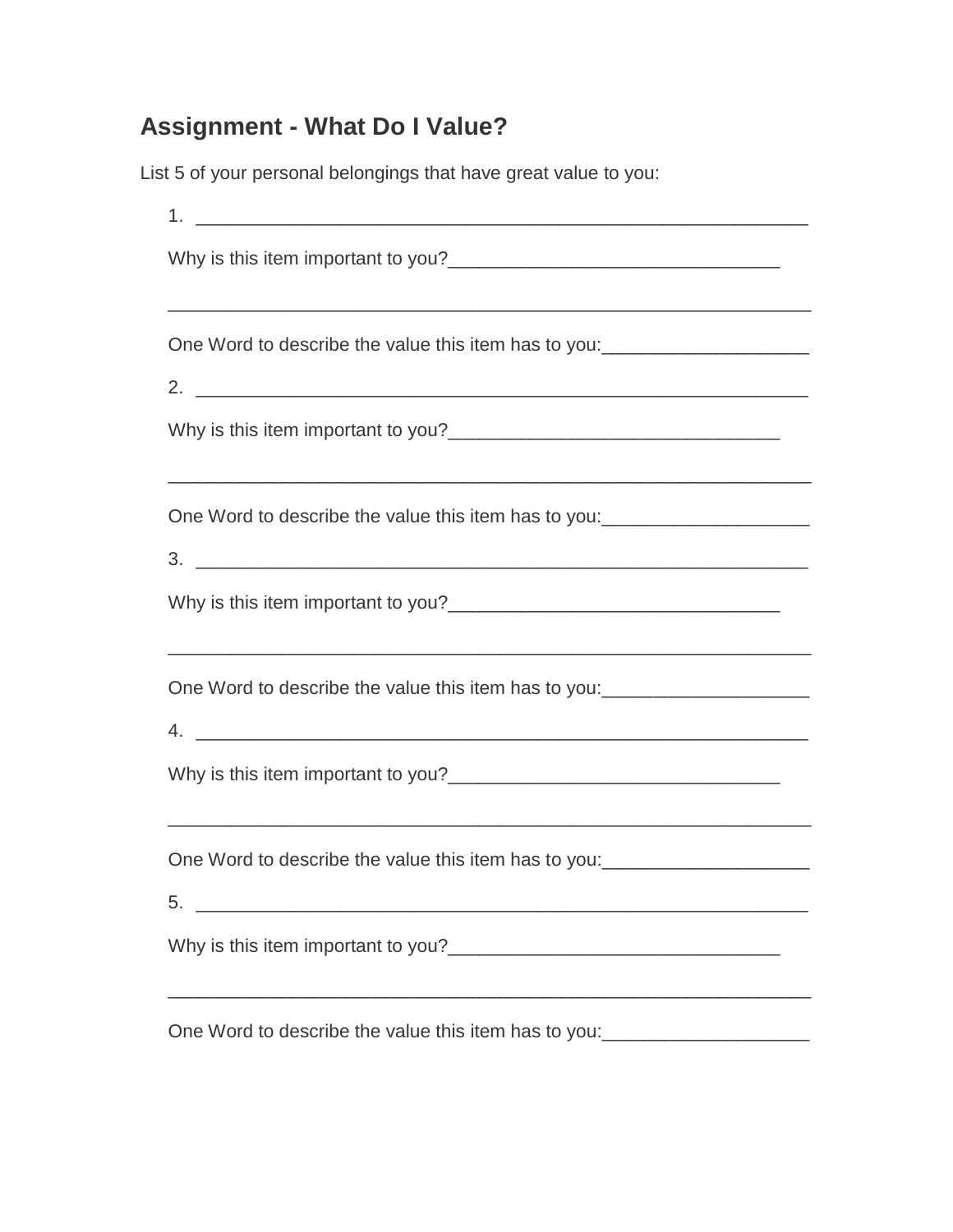## **Assignment - Who Do I Value?**

List 5 people (or pets and etc) whom are very important to you:

| 6.                                                                                                                          |
|-----------------------------------------------------------------------------------------------------------------------------|
|                                                                                                                             |
| One Word to describe the value this person has to you:__________________________                                            |
|                                                                                                                             |
|                                                                                                                             |
|                                                                                                                             |
| 8.                                                                                                                          |
|                                                                                                                             |
|                                                                                                                             |
|                                                                                                                             |
| <u> 1989 - Johann Stoff, amerikansk politiker (d. 1989)</u>                                                                 |
| 10.<br><u> 1989 - Johann Stein, mars an deutscher Stein und der Stein und der Stein und der Stein und der Stein und der</u> |
|                                                                                                                             |
|                                                                                                                             |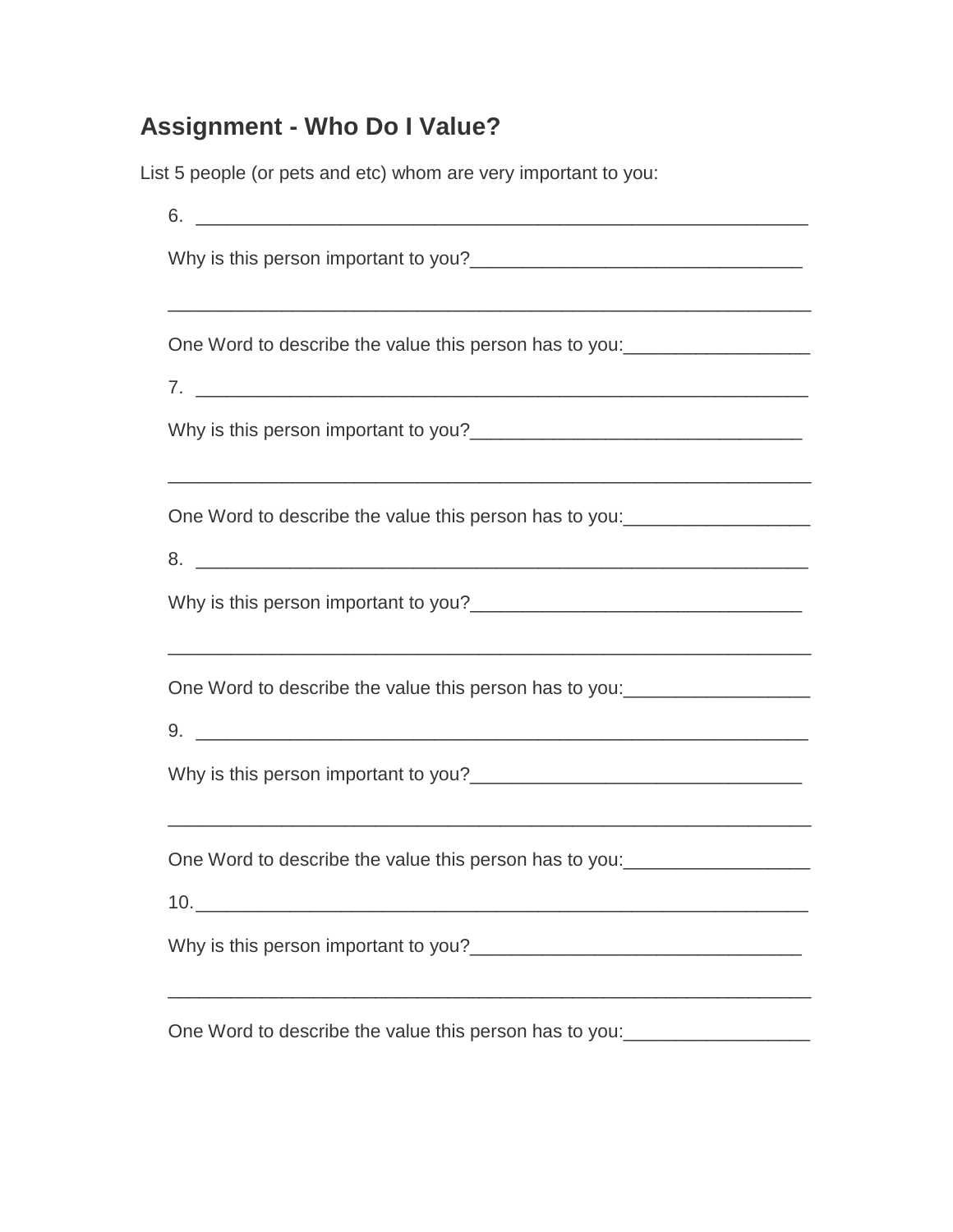## **Assignment - What Values Are Important?**

List 5 values that are important for a person considered to be a good friend:



 $20.$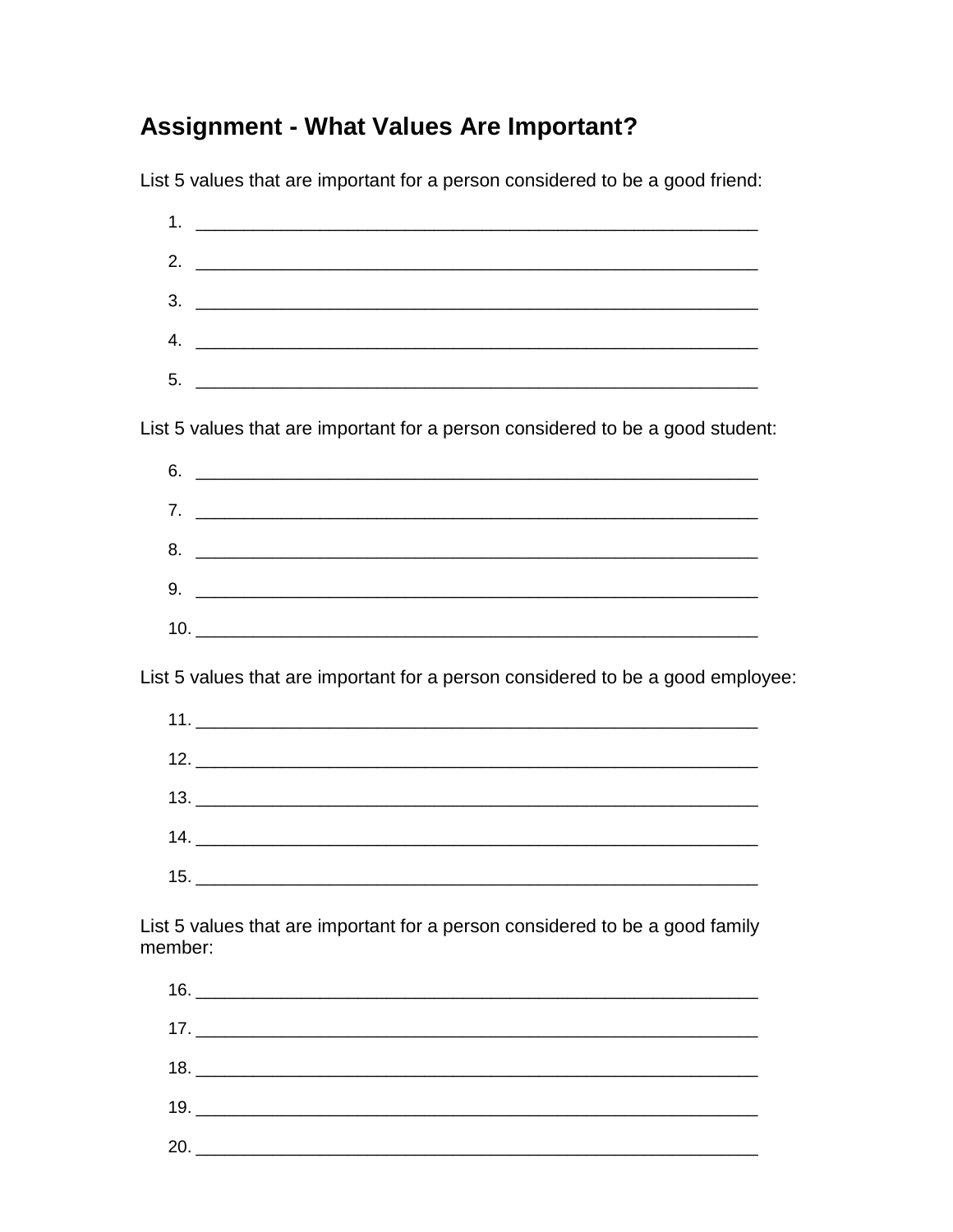## **Assignment - What Values Are Important?**

List 5 values that are important for a positive dating relationship:

 $21.$  $22.$ 23. 24.  $25.$ List 5 values that define you:  $26.$  $28.$ 30.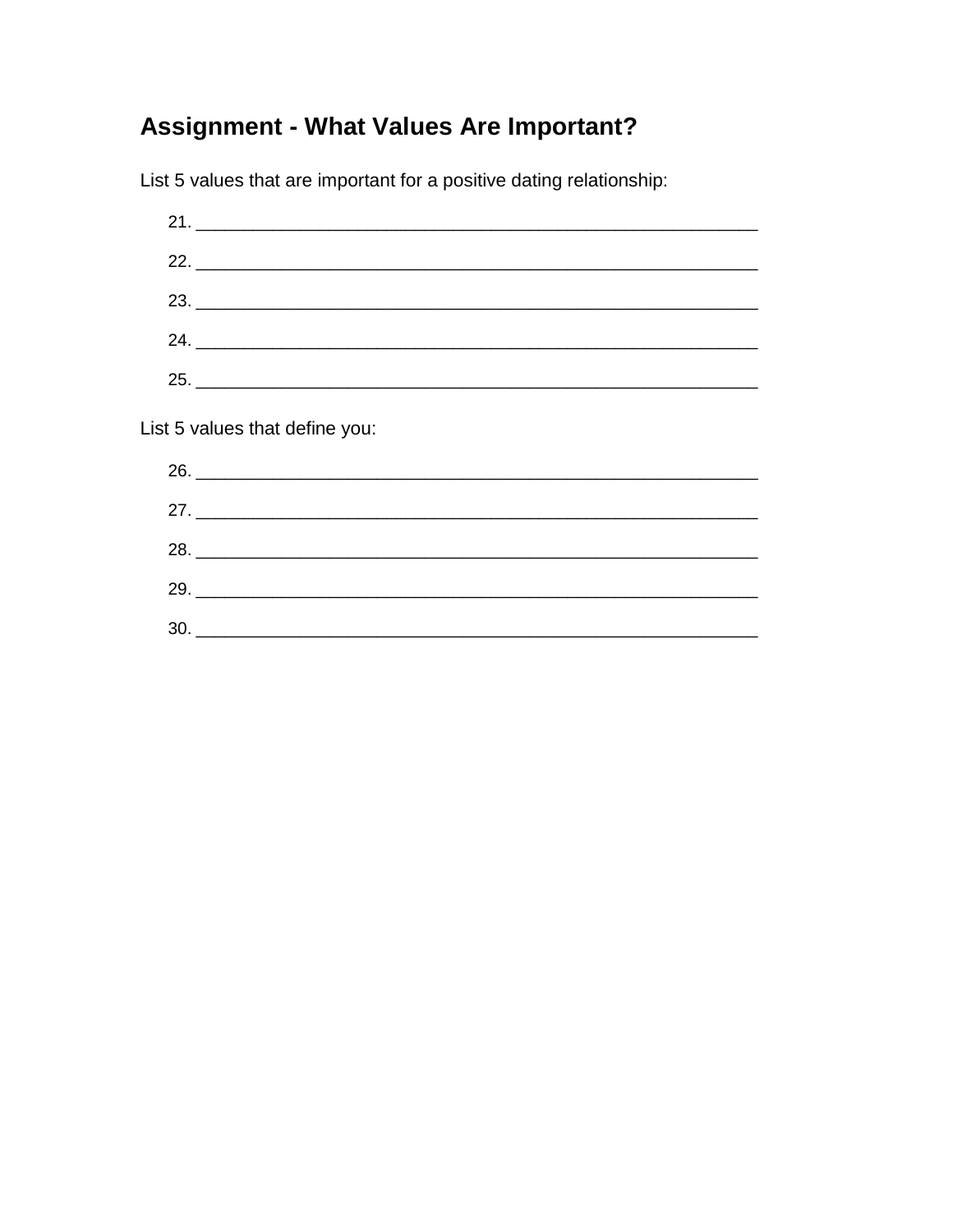### **Examples of Values**

Accountability - Willingness to accept responsibility

Adaptability - The ability to change behavior to fit changing situations

Adventurousness – Willing to undertake new and daring experiences

Ambition - A strong desire to achieve something

Caring - Feeling and exhibiting concern and empathy for others

Commitment – Providing your time and energy to accomplishing something

Compassion - Deep awareness of the suffering of others coupled with the wish to relieve it

Competitive - To strive to do something better than someone else

Composure - Maintaining a calm state of mind

Cooperation - The willing association and interaction of a group of people to accomplish a goal

Courage - The state or quality of mind or spirit that enables one to face danger, fear with confidence

Courtesy - Consideration for others

Dedication - Selfless devotion of energy or time

Determination - Firmness of will, strength, purpose of character

Diversity - A point of respect in which things differ; variety

Education - Obtaining or developing knowledge or skill through a learning process

Empathy - Identification with and understanding of another's situation, feelings, and motives.

Equality - The right of different groups of people to receive the same treatment

Excellence - State of possessing good qualities in an eminent degree

Forgiveness - The willingness to stop blaming or being angry with someone

Friendship - A relationship between people based on mutual esteem and goodwill

Generosity - Liberality in giving or willingness to give

Hardworking - Industrious and tireless

Helpfulness - Providing useful assistance or friendliness